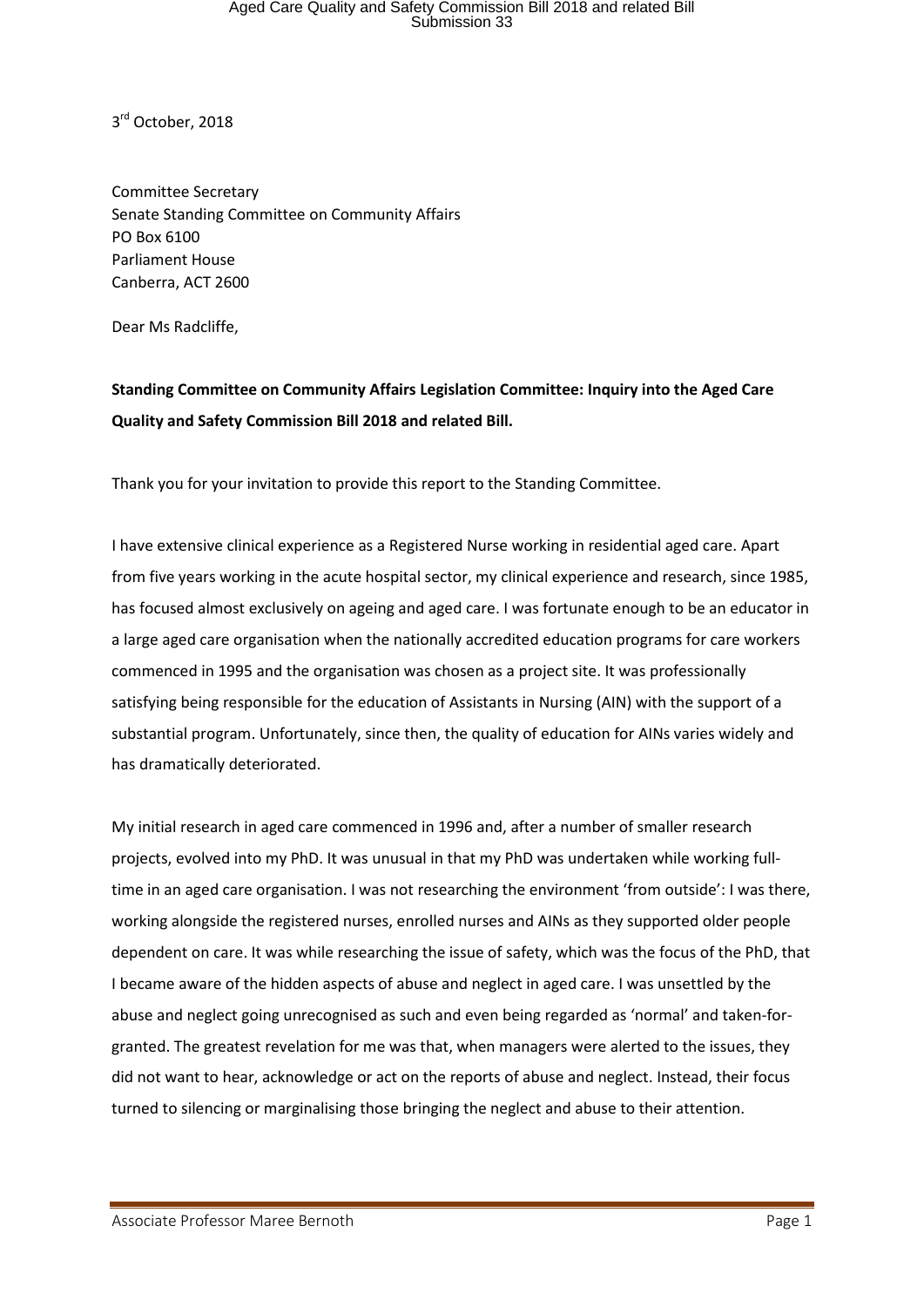Instances of this management denial of abuse and neglect are documented in:

- My PhD thesis from Monash University "... and the word was made flesh"- the impact of discourses of embodiment in promoting safe manual handling practice in aged care".
- Peer reviewed research articles, for example Bernoth, M., Dietsch, E., Burmeister, O.K. & Schwartz, M. (2104) Information management in aged care: Cases of confidentiality and elder abuse. *Journal of Business Ethics*, 122, 453-460. D01 10.1007/S10551-013-1770-7

In all of the instances of abuse and neglect I witnessed and/or identified through my research, the Aged Care Standards and Accreditation Agency failed to detect or recognise the abuse and neglect. Further, when families made approaches to the Agency or to the Aged Care Complaints Commissioner, they were disappointed and even traumatised with the seeming lack of response and perceived lack of sensitivity to the situation they were reporting.

This environment of denial and inaction caused me to move away from the clinical setting and into the academy at Charles Sturt University. My teaching and research has earned me the position of Associate Professor, which enables me to have a stronger voice in my advocacy for quality of life for older Australians. I have undertaken further research and co-edited an award-winning textbook related to ageing, *Healthy Ageing and Aged Care*, in which older people share their stories to contribute to learning for a younger generation.

Instances of seeming disregard by the Agency and the Commissioner for families who made a complaint were shared with me by the participants in the following two research projects documented in peer-reviewed journal articles and in my submissions to the Productivity Commission and the Senate Inquiry into the Future of Australia's Aged Care Sector Workforce:

- Bernoth, M., Dietsch, E., Burmeister, O.K. & Schwartz, M. (2014) Information management in aged care: Cases of confidentiality and elder abuse. *Journal of Business Ethics*, 122, 453-460. D01 10.1007/S10551-013-1770-7
- Bernoth, M., Dietsch, E., & Davies, C. (2013). '*Two dead frankfurts and a blob of sauce'*: The serendipity of receiving nutrition and hydration in Australian residential aged care. Collegian, 21, 171-177. DOI. org/10.1016/j.colegn.2013.02.001
- Bernoth, M. (2010). Submission to the Productivity Commission*, Inquiry into Caring for Older Australians* and the subsequent citations from my submission in the final report of the Commission (page 201).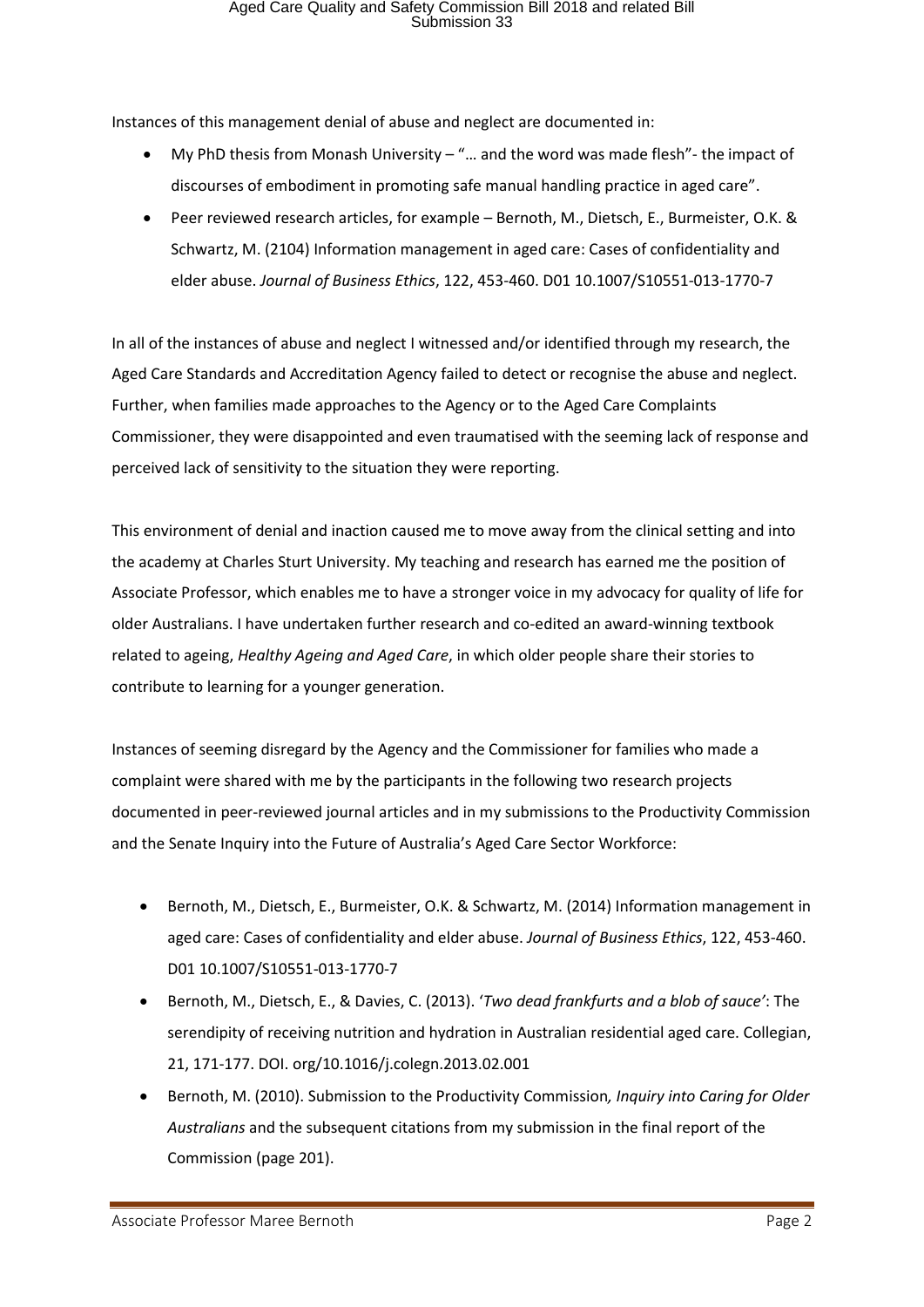# Aged Care Quality and Safety Commission Bill 2018 and related Bill Submission 33

• Bernoth, M*.* Submission to the Senate *Inquiry into the Future of Australia's Aged Care Sector Workforce* [https://researchoutput.csu.edu.au/ws/portalfiles/portal/11145249/1000010354\\_published](https://researchoutput.csu.edu.au/ws/portalfiles/portal/11145249/1000010354_published_report.pdf) [\\_report.pdf](https://researchoutput.csu.edu.au/ws/portalfiles/portal/11145249/1000010354_published_report.pdf)

The Aged Care Quality and Safety Commission Bill 2018 brings together the Aged Care Standards and Accreditation Agency and the Aged Care Complaints Commission. This aims to protect and enhance safety, health, well-being and quality of life. The track records of both entities in achieving these outcomes has been at best inconsistent and at worst, inept. Consider Calvary at Allandale, Cessnock in 2006 where the facility was fully accredited but only months after accreditation, and after a public outcry, accreditors went back to the facility unannounced, *worked with the staff* and identified that the facility had failed 22 of the 44 standards. Then there is the tragedy of Oakdale in 2017 and the examples I have identified in my research. So, it is difficult to appreciate how the outcome of the Aged Care Quality and Safety Commission Bill 2018 is going to make any difference to the current status quo. I fear that the proposed advisory body will increase the bureaucratic structure but will do little to support the registered nurses, enrolled nurses and care workers as they work with older Australians.

The most important aspect of working with older people is the quality of the relationship between the person providing care or support and the older person themselves. The foundation of the aged care sector should be building and supporting these relationships based on trust, knowledge of each individual and skilled, astute, timely and clinically sound care. This requires that support is immediately available to the person providing care at any interaction. Having an accreditation system and an advisory body which is distanced to the care interactions, is of little value or relevance.

Exacerbating this is the way that accreditation is undertaken. Accreditors do not work with the care workers. They do not observe care being given: no-one goes into the bedrooms or bathrooms and observes what happens - yet it is in those intimate spaces where quality and individualised care is needed and where deficiencies in care will be most apparent.

I believe that the highest priority for improving the care of older Australians is timely, skilled, accessible and experienced support for the clinicians, therapists and managers at each facility.